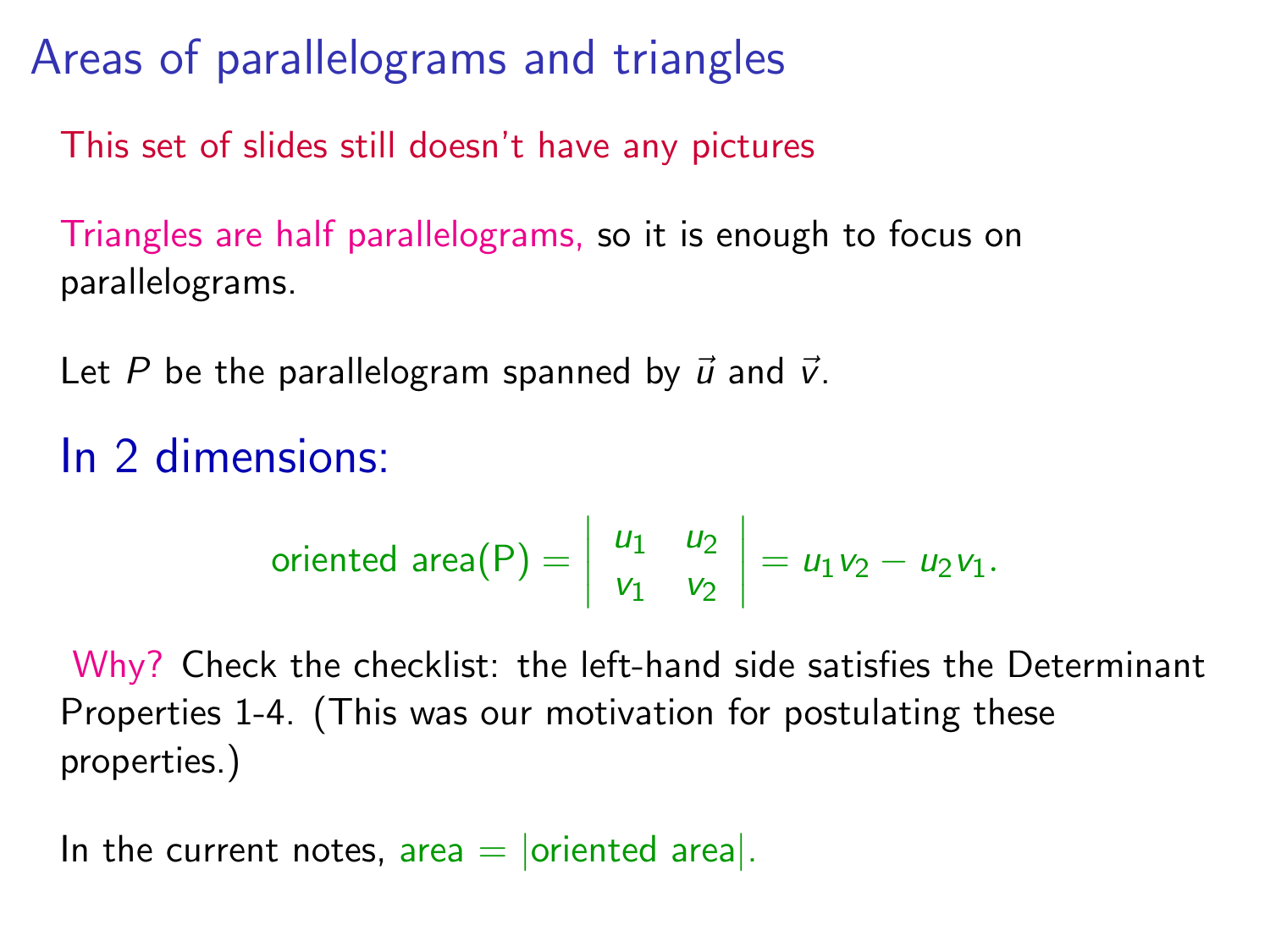area $(P) = ||\vec{u} \times \vec{v}||$ 

Why? Since  $\vec{u} \times \vec{v}$  is perpendicular to both  $\vec{u}$  and  $\vec{v}$ , the volume of the parallelepiped formed by  $\vec{u}$ ,  $\vec{v}$  and  $\vec{u} \times \vec{v}$  equals  $\|\vec{u} \times \vec{v}\|$  times area(P). That volume also equals

$$
det(\vec{u} \times \vec{v}, \vec{u}, \vec{v}) = (\vec{u} \times \vec{v}) \cdot (\vec{u} \times \vec{v})
$$

(easy, see slide on "scalar triple product").

Corollary The distance from a point  $\vec{v}$  to a line  $\ell = span(\vec{u})$  in  $\mathbb{R}^3$  is given by the formula

distance 
$$
(\vec{v}, \ell)
$$
 =  $\frac{\|\vec{u} \times \vec{v}\|}{\|\vec{u}\|}$ .